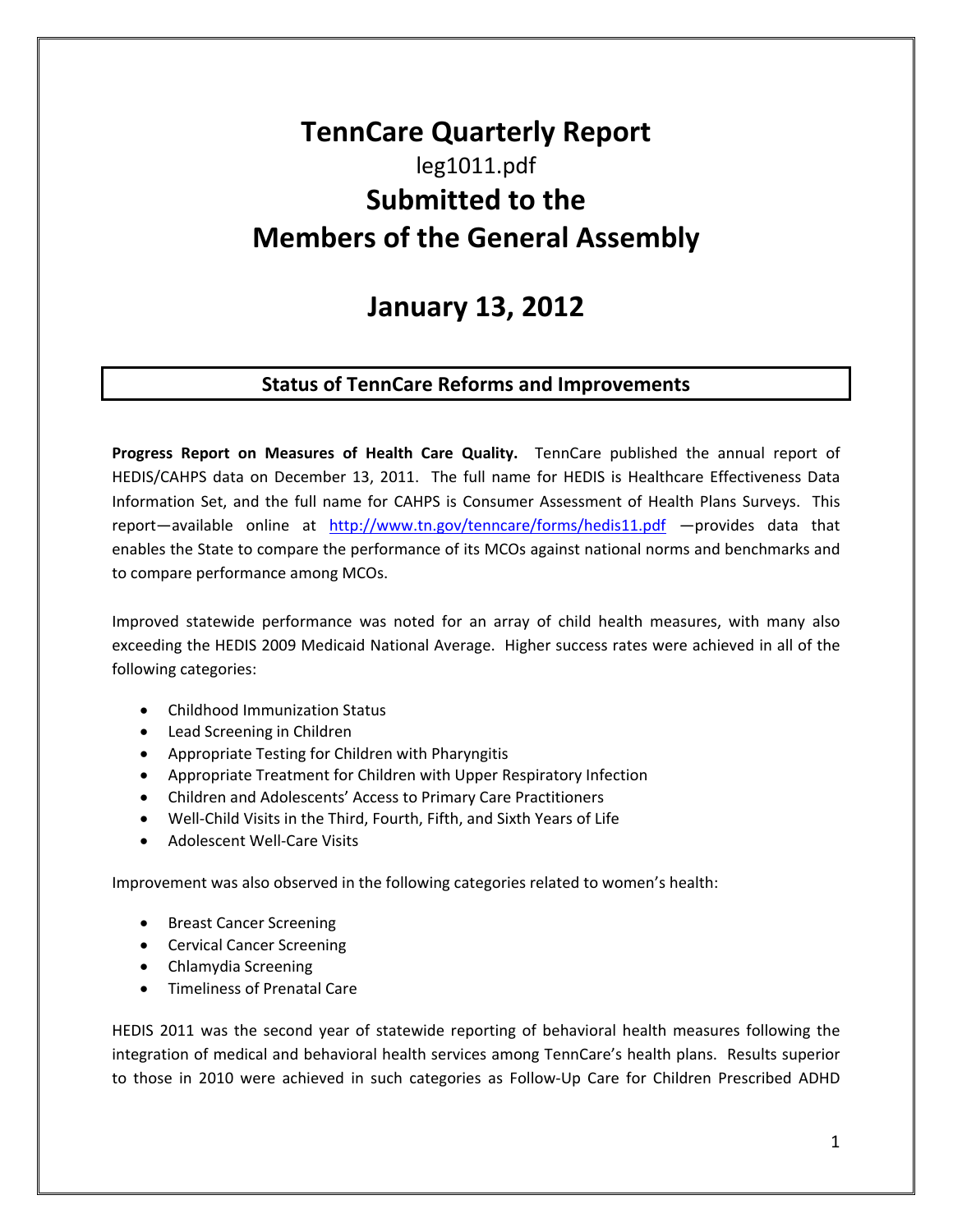Medication, Follow‐Up After Hospitalization for Mental Illness, and Initiation and Engagement of Alcohol and Other Drug Dependence Treatment.

**Fraud Prevention Webpage.** In November 2011, TennCare's Division of Audit and Program Integrity updated the "TennCare Fraud" page of the Bureau's website. The refurbished site—located online at http://www.tn.gov/tenncare/fraud.shtml —provides links to the websites of all State agencies that combat TennCare fraud, including the Office of Inspector General, the Tennessee Bureau of Investigation, and the Office of the Attorney General. Additionally, the webpage offers user‐friendly definitions and examples of "member fraud" and "provider fraud," as well as a toll‐free number for reporting either. The ultimate aim of the "TennCare Fraud" page is to educate the public on a subject of central importance to the program and to furnish the tools for citizens to help solve the problem.

**Proposed Increase in Home and Community Based Services Enrollment.**  On December 15, 2011, TennCare asked permission from the Centers for Medicare and Medicaid Services (CMS) to increase the number of spaces available for new applicants to the TennCare CHOICES in Long‐Term Care program to receive cost-effective home and community based services.<sup>1</sup> Without these additional spaces, new applicants who qualify for the CHOICES program would only be able to receive Nursing Facility care.

TennCare's proposal addresses two State Fiscal Years: 2011‐2012 and 2012‐2013. If CMS approves the plan, then the range of eligible individuals would be increased in the first year from 8,500‐11,000 persons to 8,500‐12,500 persons, and in the second year from 9,500‐12,500 persons to 11,000‐15,000 persons.

TennCare projects that implementation of this measure will result in cost avoidance of more than \$2 million in Fiscal Year 2011-2012 and more than \$4 million in Fiscal Year 2012-2013. If approved as submitted, the proposal will take effect on April 1, 2012.

*John B.* **Trial.** The *John B.* lawsuit addresses the adequacy of services provided by TennCare to children under the age of 21. *John B*. was a consent decree filed in 1998 that has been the subject of ongoing litigation since 2000. Shortly after assuming responsibility for the case last year, Judge Thomas A. Wiseman, Jr. issued a Case Management Order, which identified current substantial compliance with the requirements of the consent decree as the primary issue to be resolved at trial. The Order also provided a schedule for discovery and set a trial date of October 31, 2011.

The trial began as scheduled and lasted exactly one month, concluding on November 30. During that period, the State called eight witnesses, including TennCare Director Darin Gordon and Chief Medical Officer Wendy Long. Following the end of the trial, both sides filed Proposed Findings of Fact and Conclusions of Law on December 20, 2011. The Plaintiffs, not surprisingly, contended that the State is still not in compliance with the consent decree. In its filing, the State offered an overview of TennCare and, in particular, its Early and Periodic Screening, Diagnosis and Treatment (EPSDT) program;

 $1$  As required by T.C.A. § 71-5-104(b), TennCare notified members of the General Assembly of this proposal on December 16, 2011.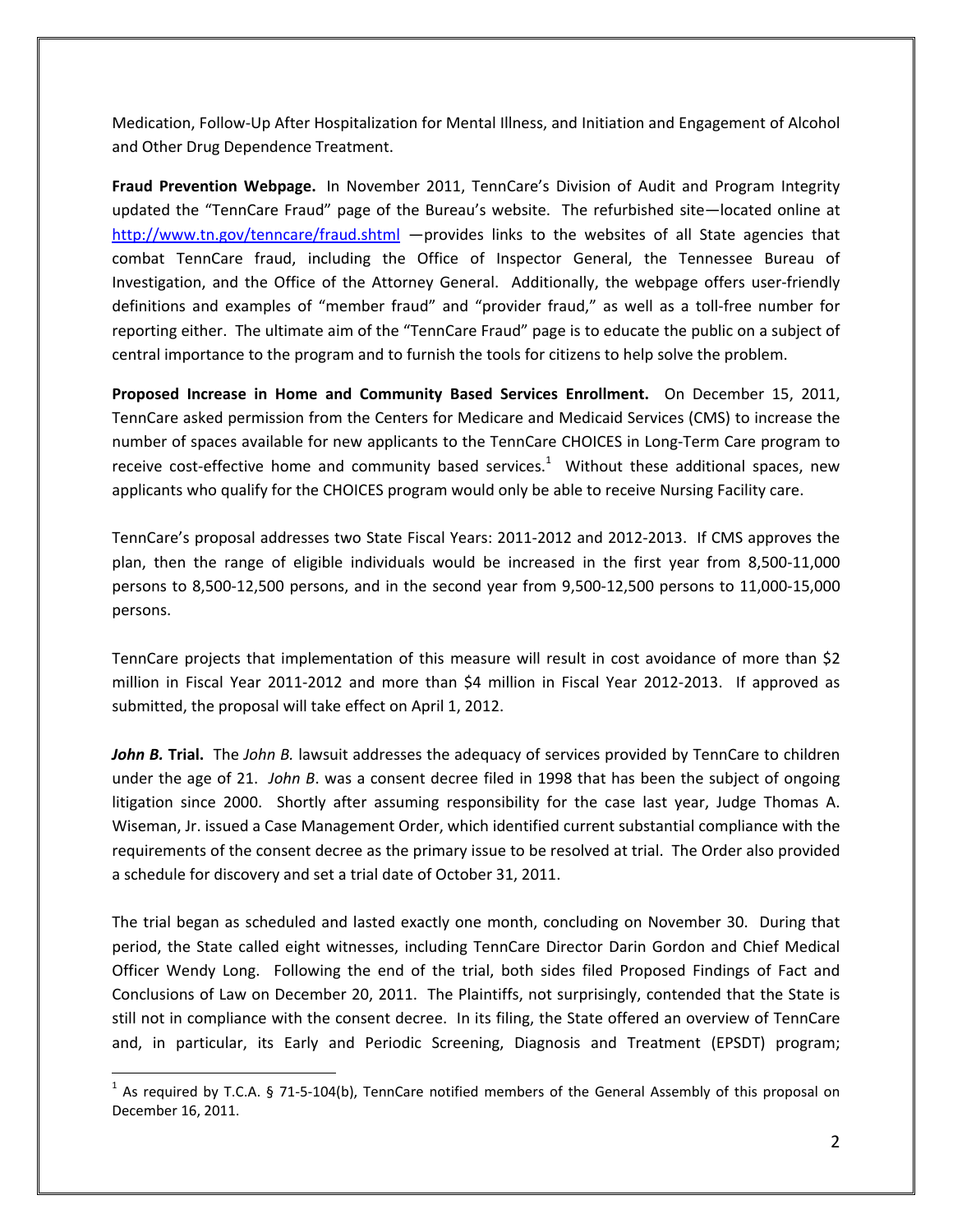demonstrated TennCare's compliance with each relevant paragraph of the *John B.* consent decree; examined in detail the testimony of all witnesses called by the Plaintiffs; and systematically refuted the Plaintiffs' allegations. Within its overview, the State succinctly noted, "TennCare's EPSDT program is replete with state‐of‐the‐art monitoring, safeguards, and overlapping, interrelated mechanisms for facilitating access and delivering care to the children served by the program."<sup>2</sup>

Judge Wiseman is expected to issue a decision in early 2012.

**Incentives for Providers to Use Electronic Health Records.** The Electronic Health Record (EHR) Incentive Program makes first-year payments to Medicaid providers<sup>3</sup> who have adopted, implemented, or upgraded to certified EHR technology capable of meeting "meaningful use" (i.e., use that is measurable in both quantity and quality) standards. TennCare administers Tennessee's Medicaid EHR program, the vast majority of funding for which is provided by the federal government.<sup>4</sup> During the October-December quarter, TennCare continued to register providers and distribute payments, while simultaneously introducing an interactive, online portal through which interested providers may submit and receive information about the EHR program.

The registration and payment of providers during 2011 exceeded all expectations. Although early estimates had placed the likely number of registrants for all of calendar year 2011 at 1,500, 2,134 providers were registered by the conclusion of December. This total represented 1,102 physicians, 782 nurse practitioners, 89 acute care hospitals, 85 dentists, 47 physician assistants, and 29 certified nurse midwives. In addition, TennCare issued nearly \$22 million of EHR payments during 2011 to a total of 699 providers, including 413 physicians, 243 nurse practitioners, 13 certified nurse midwives, 10 physician assistants, 9 acute care hospitals, 9 dentists, and 2 pediatricians.

Although these accomplishments were substantial, TennCare took steps to enhance the efficiency of the EHR program even further. On November 3, 2011, the Bureau introduced an online point of access for providers to gain information about incentive payments, register with CMS, submit and track their attestations (affirmations that encounter and certification requirements have been met), and communicate with TennCare. This "web portal" was developed—and continues to be administered by— Policy Studies, Inc., a consulting firm with expertise in government healthcare administration. The portal, which is located online at https://pipp.tenncare.tn.gov/Default.aspx, automates an array of functions that TennCare employees had previously managed by hand and, as a result, has already improved organization and documentation. Furthermore, the portal is yet another element in TennCare's growing communications network related to the EHR program, other facets of which include a dedicated webpage (located at http://www.tn.gov/tenncare/hitech.html) and newsletters distributed

<sup>&</sup>lt;sup>2</sup> John B. v. Emkes. U.S. District Court for the Middle District of Tennessee at Nashville. Defendants' Proposed Findings of Fact and Conclusions of Law, page 1. December 20, 2011.<br><sup>3</sup> CMS allows two types of providers to participate in the Medicaid EHR Incentive Program: medical professionals

<sup>(</sup>physicians, nurse practitioners, certified nurse midwives, dentists, and certain kinds of physician assistants) and hospitals (acute care hospitals, critical access hospitals, and children's hospitals).<br><sup>4</sup> The federal government covers 90% of administrative costs and 100% of the incentive payments.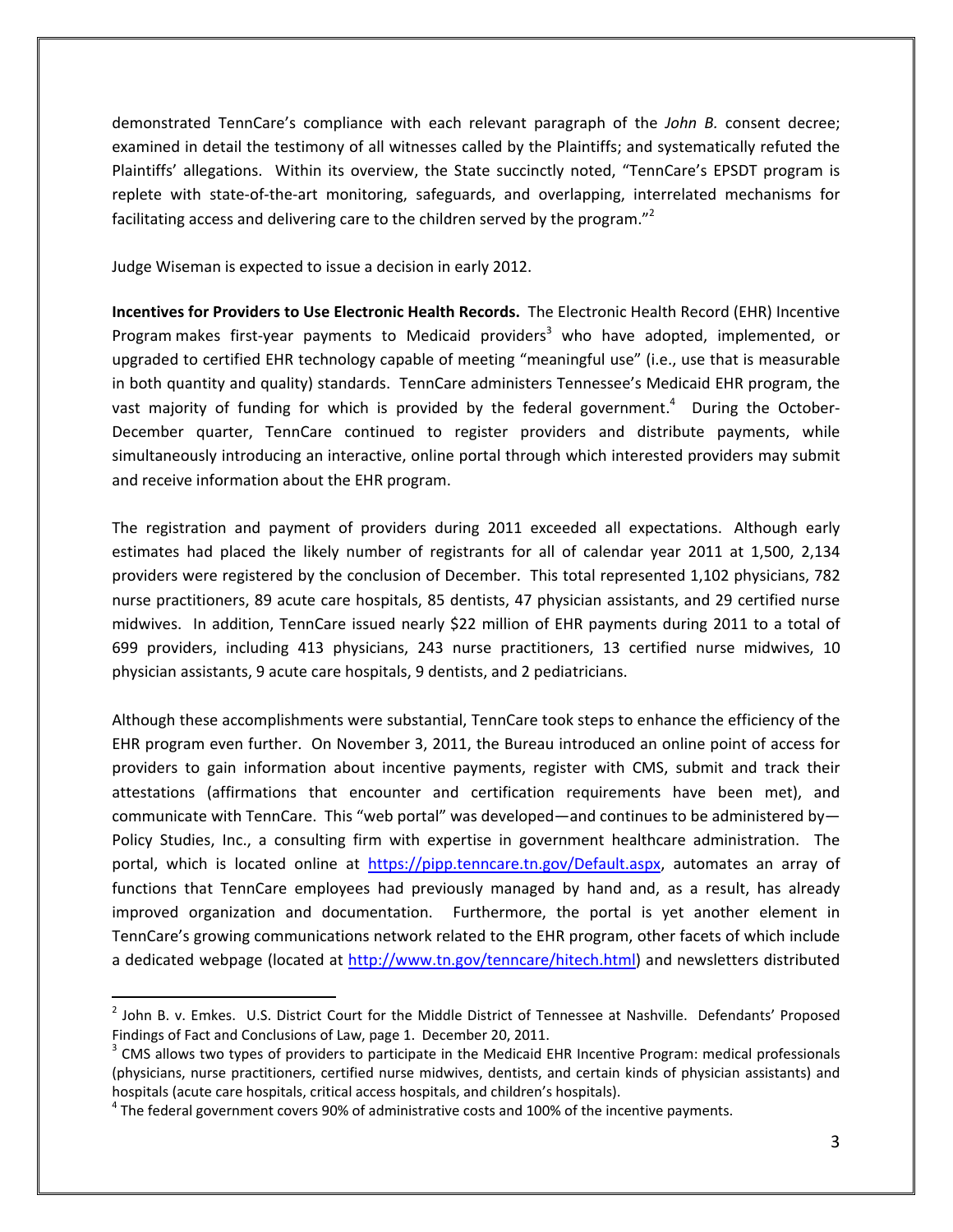by the Bureau's EHR ListServ (subscriptions to which are available at http://www.tn.gov/tenncare/medicaidhitemail.html).

**New Electronic Transactions Standards.** On November 26, 2011, TennCare became one of the first Medicaid programs to upgrade the standards governing some of its most important electronic transactions, including claims, payment, and eligibility verification. This undertaking, which took two years and hundreds of thousands of personnel hours to complete, placed TennCare in compliance with federal requirements several months early.<sup>5</sup>

Because the old standards (sometimes referred to as "Version 4010") had been in place for eight years, an array of confusing, redundant, or unnecessary elements had been identified. The new standards (called "Version 5010") introduced such improvements as:

- Expanded technical fields to accommodate the newest version of International Classification of Diseases (or "ICD") codes
- A significant number of new transaction edits
- A variety of transaction qualifiers

These revisions, as well as a host of others, ensure that data submitted electronically to TennCare is more specific and streamlined and that parties responsible for such transmissions have a better understanding of what to include. Furthermore, faster processing speeds<sup>6</sup> and ongoing cost-savings<sup>7</sup> more than justify the resources TennCare has invested.

**Essential Access Hospital (EAH) Payments.** The TennCare Bureau continued to make Essential Access Hospital payments during this period. Essential Access Hospital payments are payments from a pool of \$100 million (\$34,220,000 in State dollars) appropriated by the General Assembly and funded by the hospital assessment fee.

The methodology for distributing these funds specifically considers each hospital's relative contribution to providing services to TennCare members, while also acknowledging differences in payer mix and hospitals' relative ability to make up TennCare losses. Data from the Hospital Joint Annual Report is used to determine hospitals' eligibility for these payments. Eligibility is determined each quarter based on each hospital's participation in TennCare. In order to receive a payment for the quarter, a hospital must be a contracted provider with TennCare Select and at least one other Managed Care Organization (MCO), and it must have contracted with TennCare Select for the entire quarter that the payment represents. Excluded from the Essential Access Hospital payments are Critical Access Hospitals, which

<sup>&</sup>lt;sup>5</sup> Although January 1, 2012, had originally been established as the deadline for states to upgrade their transactions standards, CMS announced on November 17, 2011, that no enforcement action would be taken until March 31, 2012. See http://www.cms.gov/ICD10/Downloads/CMSStatement5010EnforcementDiscretion111711.pdf (accessed on January 6, 2012).<br> $\frac{6}{10}$  In some instances, transactions that used to be processed in six one-hundredths of a second can now be

processed in six ten-thousandths of a second.<br><sup>7</sup> Under the new transactions standards, TennCare has been able to eliminate equipment that had previously been

leased at an annual cost of \$385,000.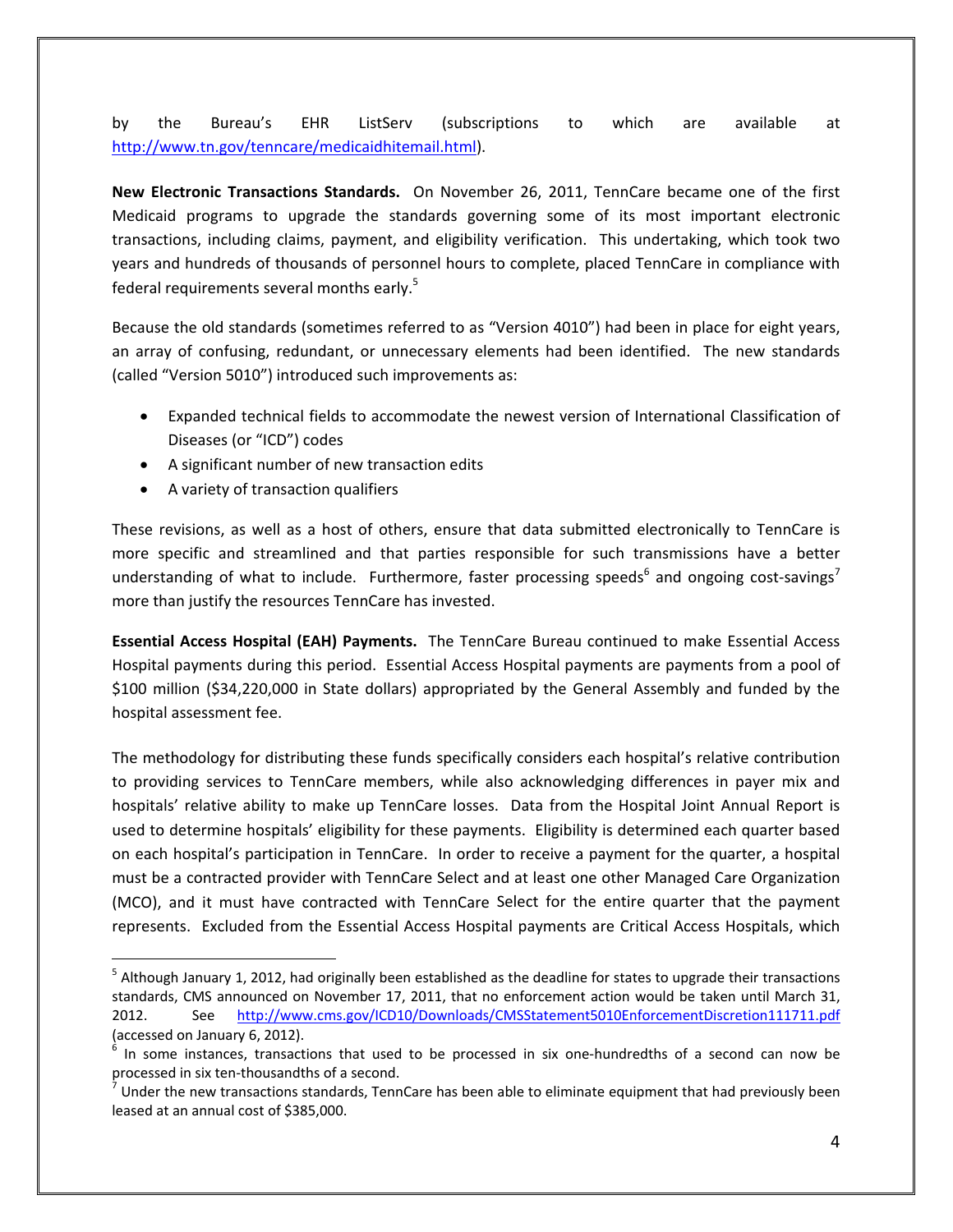receive cost-based reimbursement from the TennCare program and, therefore, do not have unreimbursed TennCare costs, and the five State mental health institutes.

The Essential Access Hospital payments for the second quarter of State Fiscal Year 2012 are shown in the table below.

| <b>Hospital Name</b>                      | <b>County</b>            | <b>EAH First Quarter FY</b><br>2012 |
|-------------------------------------------|--------------------------|-------------------------------------|
| Regional Medical Center at Memphis        | Shelby County            | \$3,918,611                         |
| <b>Erlanger Medical Center</b>            | <b>Hamilton County</b>   | \$2,815,559                         |
| Vanderbilt University Hospital            | Davidson County          | \$2,471,141                         |
| University of Tennessee Memorial Hospital | <b>Knox County</b>       | \$1,369,701                         |
| Johnson City Medical Center (with         |                          |                                     |
| Woodridge)                                | <b>Washington County</b> | \$1,173,395                         |
| LeBonheur Children's Medical Center       | <b>Shelby County</b>     | \$768,520                           |
| Metro Nashville General Hospital          | Davidson County          | \$751,593                           |
| Jackson - Madison County General Hospital | <b>Madison County</b>    | \$630,757                           |
| Methodist Healthcare - South              | Shelby County            | \$567,179                           |
| Parkridge Medical Center (with Parkridge  |                          |                                     |
| Valley)                                   | <b>Hamilton County</b>   | \$497,192                           |
| East Tennessee Children's Hospital        | Knox County              | \$481,480                           |
| Parkwest Medical Center (with Peninsula)  | <b>Knox County</b>       | \$442,401                           |
| Methodist University Healthcare           | Shelby County            | \$408,488                           |
| Saint Jude Children's Research Hospital   | Shelby County            | \$345,034                           |
| <b>Centennial Medical Center</b>          | Davidson County          | \$304,488                           |
| Saint Francis Hospital                    | <b>Shelby County</b>     | \$298,022                           |
| <b>Delta Medical Center</b>               | Shelby County            | \$273,699                           |
| <b>University Medical Center</b>          | <b>Wilson County</b>     | \$249,878                           |
| Skyline Medical Center (with Madison      |                          |                                     |
| Campus)                                   | Davidson County          | \$249,155                           |
| Wellmont Holston Valley Medical Center    | <b>Sullivan County</b>   | \$244,410                           |
| Maury Regional Hospital                   | <b>Maury County</b>      | \$242,257                           |
| <b>Mercy Medical Center</b>               | <b>Knox County</b>       | \$238,950                           |
| Pathways of Tennessee                     | <b>Madison County</b>    | \$222,372                           |
| Fort Sanders Regional Medical Center      | Knox County              | \$213,117                           |
| Ridgeview Psychiatric Hospital and Center | Anderson County          | \$199,927                           |
| Middle Tennessee Medical Center           | <b>Rutherford County</b> | \$177,312                           |
| Methodist Healthcare - North              | <b>Shelby County</b>     | \$174,868                           |
|                                           | Montgomery               |                                     |
| <b>Gateway Medical Center</b>             | County                   | \$173,520                           |
| Cookeville Regional Medical Center        | <b>Putnam County</b>     | \$171,153                           |
| <b>Baptist Hospital</b>                   | Davidson County          | \$171,065                           |
| Wellmont Bristol Regional Medical Center  | <b>Sullivan County</b>   | \$169,781                           |
| <b>Skyridge Medical Center</b>            | <b>Bradley County</b>    | \$161,171                           |

#### **Essential Access Hospital Payments for the Quarter**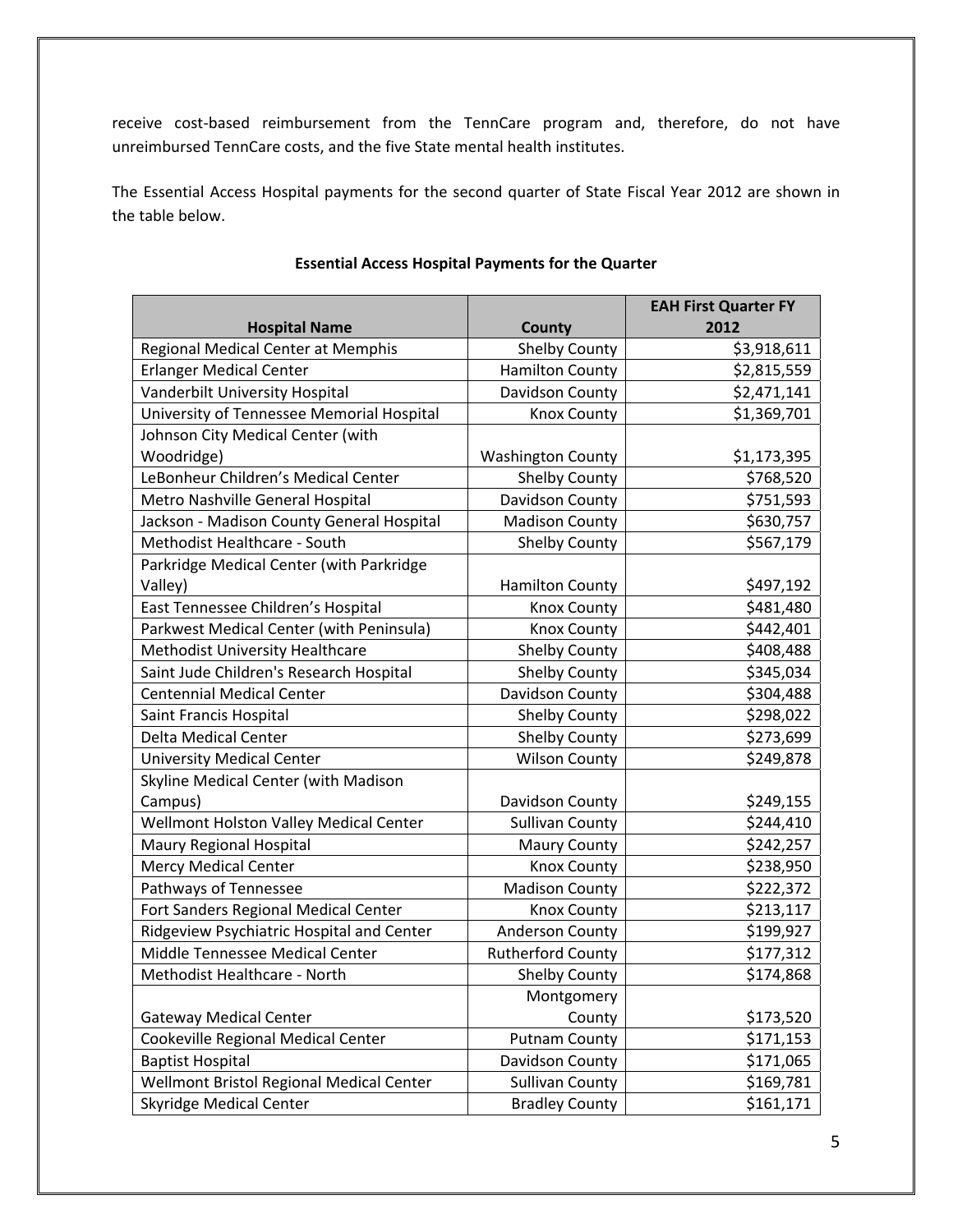|                                                  |                          | <b>EAH First Quarter FY</b> |
|--------------------------------------------------|--------------------------|-----------------------------|
| <b>Hospital Name</b>                             | <b>County</b>            | 2012                        |
| <b>Baptist Memorial Hospital for Women</b>       | <b>Shelby County</b>     | \$144,904                   |
| Parkridge East Hospital                          | <b>Hamilton County</b>   | \$144,815                   |
| Morristown - Hamblen Healthcare System           | Hamblen County           | \$139,812                   |
| NorthCrest Medical Center                        | Robertson County         | \$139,054                   |
| <b>Summit Medical Center</b>                     | Davidson County          | \$126,383                   |
| Regional Hospital of Jackson                     | <b>Madison County</b>    | \$115,342                   |
| <b>LeConte Medical Center</b>                    | Sevier County            | \$113,715                   |
| <b>Sweetwater Hospital Association</b>           | Monroe County            | \$113,290                   |
| Sumner Regional Medical Center                   | <b>Sumner County</b>     | \$112,687                   |
| <b>StoneCrest Medical Center</b>                 | <b>Rutherford County</b> | \$110,156                   |
| <b>Baptist Hospital of Cocke County</b>          | Cocke County             | \$110,053                   |
| <b>Dyersburg Regional Medical Center</b>         | <b>Dyer County</b>       | \$109,390                   |
| Methodist Medical Center of Oak Ridge            | Anderson County          | \$106,850                   |
| Southern Hills Medical Center                    | Davidson County          | \$106,607                   |
| Baptist Memorial Hospital - Tipton               | <b>Tipton County</b>     | \$106,255                   |
| <b>Horizon Medical Center</b>                    | Dickson County           | \$103,811                   |
| <b>Blount Memorial Hospital</b>                  | <b>Blount County</b>     | \$103,801                   |
| United Regional Medical Center                   | Coffee County            | \$98,623                    |
| Saint Mary's Medical Center of Campbell          |                          |                             |
| County                                           | Campbell County          | \$98,351                    |
| Takoma Regional Hospital                         | <b>Greene County</b>     | \$84,088                    |
| Harton Regional Medical Center                   | Coffee County            | \$84,015                    |
| Jellico Community Hospital                       | Campbell County          | \$83,928                    |
| <b>Hendersonville Medical Center</b>             | <b>Sumner County</b>     | \$83,885                    |
| <b>Sycamore Shoals Hospital</b>                  | <b>Carter County</b>     | \$81,178                    |
| <b>Community Behavioral Health</b>               | <b>Shelby County</b>     | \$77,701                    |
| <b>Athens Regional Medical Center</b>            | <b>McMinn County</b>     | \$72,868                    |
| Lakeway Regional Hospital                        | Hamblen County           | \$71,774                    |
| <b>Hardin Medical Center</b>                     | <b>Hardin County</b>     | \$71,737                    |
| <b>Heritage Medical Center</b>                   | <b>Bedford County</b>    | \$70,122                    |
| Henry County Medical Center                      | <b>Henry County</b>      | \$69,531                    |
| Indian Path Medical Center                       | <b>Sullivan County</b>   | \$68,522                    |
| Crockett Hospital                                | Lawrence County          | \$64,484                    |
| Saint Mary's Jefferson Memorial Hospital         | Jefferson County         | \$61,910                    |
| River Park Hospital                              | <b>Warren County</b>     | \$61,016                    |
| Humboldt General Hospital                        | <b>Gibson County</b>     | \$60,755                    |
| Southern Tennessee Medical Center                | Franklin County          | \$59,347                    |
| <b>Grandview Medical Center</b>                  | <b>Marion County</b>     | \$58,710                    |
| <b>Bolivar General Hospital</b>                  | Hardeman County          | \$58,263                    |
| <b>Claiborne County Hospital</b>                 | <b>Claiborne County</b>  | \$58,010                    |
| Lincoln Medical Center                           | Lincoln County           | \$56,893                    |
| <b>Wellmont Hawkins County Memorial Hospital</b> | <b>Hawkins County</b>    | \$53,605                    |
| Baptist Memorial Hospital - Union City           | <b>Obion County</b>      | \$52,893                    |
| Jamestown Regional Medical Center                | <b>Fentress County</b>   | \$50,293                    |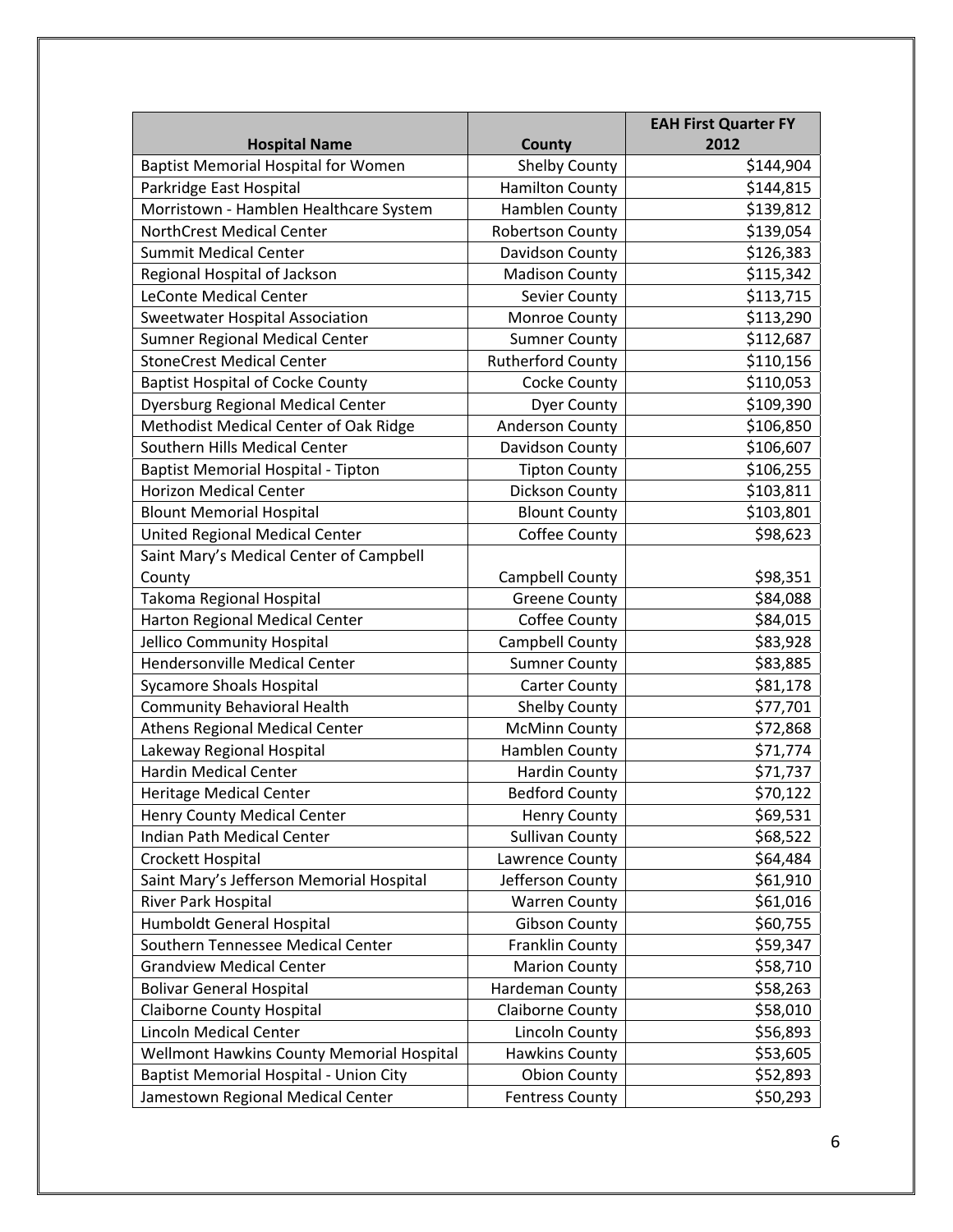|                                           |                          | <b>EAH First Quarter FY</b> |
|-------------------------------------------|--------------------------|-----------------------------|
| <b>Hospital Name</b>                      | <b>County</b>            | 2012                        |
| <b>Roane Medical Center</b>               | Roane County             | \$48,738                    |
| Hillside Hospital                         | <b>Giles County</b>      | \$47,564                    |
| Skyridge Medical Center - West            | <b>Bradley County</b>    | \$46,619                    |
| Riverview Regional Medical Center - North | Smith County             | \$41,536                    |
| Livingston Regional Hospital              | <b>Overton County</b>    | \$41,506                    |
| <b>Volunteer Community Hospital</b>       | <b>Weakley County</b>    | \$38,195                    |
| Methodist Healthcare - Fayette            | <b>Fayette County</b>    | \$35,737                    |
| McKenzie Regional Hospital                | Carroll County           | \$34,407                    |
| <b>Wayne Medical Center</b>               | <b>Wayne County</b>      | \$32,724                    |
| <b>McNairy Regional Hospital</b>          | <b>McNairy County</b>    | \$29,037                    |
| Henderson County Community Hospital       | <b>Henderson County</b>  | \$28,381                    |
| Haywood Park Community Hospital           | Haywood County           | \$26,979                    |
| Baptist Memorial Hospital - Huntingdon    | Carroll County           | \$26,526                    |
| Erlanger East Hospital                    | <b>Hamilton County</b>   | \$24,153                    |
| Gibson General Hospital                   | <b>Gibson County</b>     | \$23,949                    |
| Johnson City Specialty Hospital           | <b>Washington County</b> | \$21,465                    |
| White County Community Hospital           | <b>White County</b>      | \$20,329                    |
| <b>Decatur County General Hospital</b>    | Decatur County           | \$20,029                    |
| <b>Emerald Hodgson Hospital</b>           | Franklin County          | \$16,503                    |
| <b>TOTAL</b>                              |                          | \$25,000,000                |

### **Number of Recipients on TennCare and Costs to the State**

At the end of the period October 1, 2011, through December 31, 2011, there were 1,140,238 Medicaid eligibles and 23,898 Demonstration eligibles enrolled in TennCare, for a total of 1,164,136 persons.

Estimates of TennCare spending for the first quarter are summarized in the table below.

|                               | 2 <sup>nd</sup> Quarter* |
|-------------------------------|--------------------------|
| Spending on MCO services**    | \$1,374,445,800          |
| Spending on dental services   | \$44,745,700             |
| Spending on pharmacy services | \$209,162,600            |
| Medicare "clawback"***        | \$41,179,600             |

*\*These figures are cash basis as of December 31 and are unaudited.*

*\*\*This figure includes Integrated Managed Care MCO expenditures.*

\*\*\* The Medicare Part D clawback is money states pay to the federal government to help offset costs the *federal government incurs by covering the prescription benefit for enrollees who have both Medicare and Medicaid.*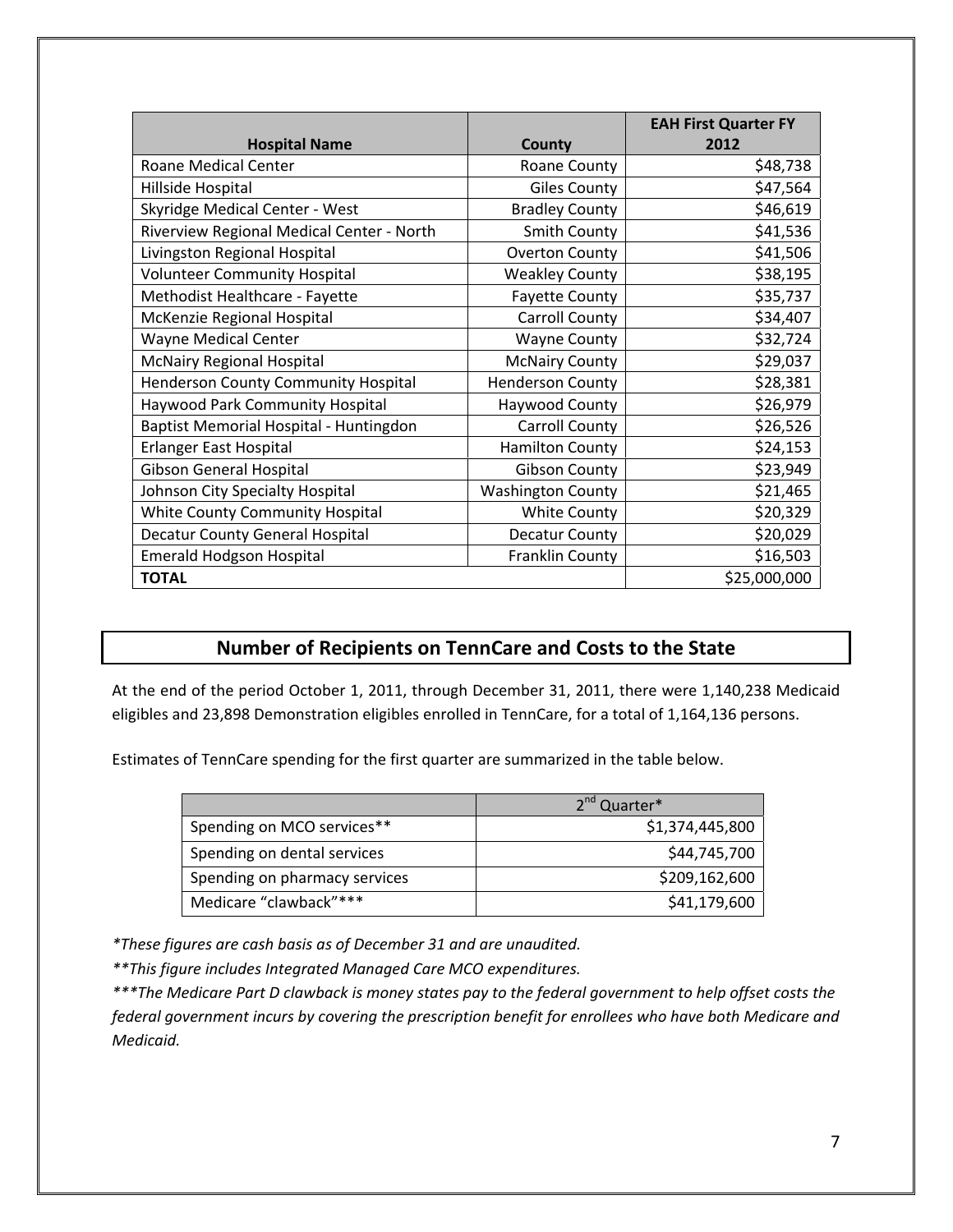### **Viability of MCCs in the TennCare Program**

**Claims payment analysis.** TennCare's prompt pay requirements may be summarized as shown below.

| <b>Entity</b> | <b>Standard</b>                                                      | <b>Authority</b>         |
|---------------|----------------------------------------------------------------------|--------------------------|
| <b>MCOs</b>   | 90% of clean claims for payment for services delivered to            | $T.C.A. § 56-32-126(b)$  |
|               | TennCare enrollees are paid within 30 calendar days of the           |                          |
| (non-CHOICES  | receipt of such claims.                                              |                          |
| services)     |                                                                      |                          |
|               | 99.5% of all provider claims are processed, and, if                  |                          |
|               | appropriate, paid within 60 calendar days of receipt.                |                          |
| <b>MCOs</b>   | 90% of clean electronically submitted Nursing Facility and           | <b>TennCare contract</b> |
| (CHOICES      | applicable Home and Community Based Services claims <sup>8</sup> are |                          |
| services)     | processed and paid within 14 calendar days of receipt.               |                          |
|               |                                                                      |                          |
|               | 99.5% of clean electronically submitted Nursing Facility and         |                          |
|               | applicable Home and Community Based Services claims <sup>9</sup> are |                          |
|               | processed and paid within 21 calendar days of receipt.               |                          |
| <b>DBM</b>    | 90% of clean claims for payment for services delivered to            | TennCare contract        |
|               | TennCare enrollees are processed, and, if appropriate, paid          | and in accordance        |
|               | within 30 calendar days of the receipt of such claims.               | with T.C.A . § 56-32-    |
|               |                                                                      | 126(b)                   |
|               | 99.5% of all provider claims are processed, and, if                  |                          |
|               | appropriate, paid within 60 calendar days of receipt.                |                          |
| <b>PBM</b>    | 100% of all clean claims submitted by pharmacy providers are         | <b>TennCare contract</b> |
|               | paid within 10 calendar days of receipt.                             |                          |

The MCOs, the DBM, and the PBM are required to submit monthly claims data files of all TennCare claims processed to the Tennessee Department of Commerce and Insurance (TDCI) for verification of statutory and contractual prompt pay compliance. The plans are required to separate their claims data by TennCare Contract (i.e., East, Middle, or West Grand Region) and by subcontractor (i.e., claims processed by a vision benefits manager). Furthermore, the MCOs are required to identify separately non-emergency transportation (NEMT) claims in the data files. Finally, the MCOs are required to submit separate claims data files representing a subset of electronically submitted Nursing Facility and applicable Home and Community Based Services claims for the CHOICES enrollees. TDCI then performs an analysis and reports the results of the prompt pay analyses by NEMT and CHOICES claim types, by subcontractor, by TennCare contract, and by total claims processed for the month.

If an MCO does not comply with the prompt pay requirements based on the total claims processed in a month, TDCI has the statutory authority to levy an administrative penalty of \$10,000 for each month of non-compliance after the first instance of non-compliance was reported to the plan. The TennCare

<sup>&</sup>lt;sup>8</sup> Excludes Personal Emergency Response Systems (PERS), assistive technology, minor home modifications, and pest control claims. Claims for delivery of these services are handled like general MCO claims.<br><sup>9</sup> Ibid.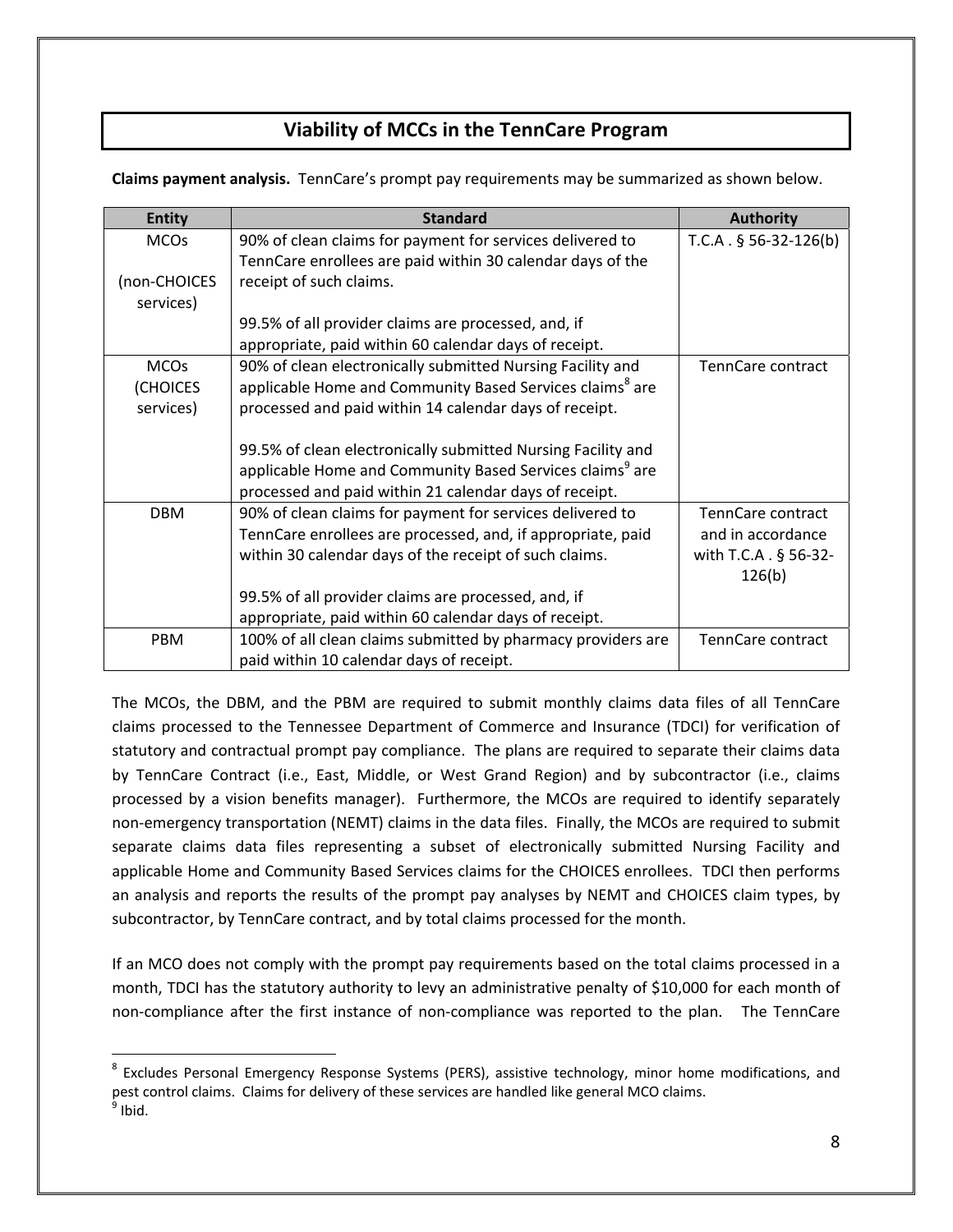Bureau can also assess liquidated damages pursuant to the terms of the TennCare Contract. If the DBM and PBM do not meet their contractual prompt pay requirements, only the TennCare Bureau can assess applicable liquidated damages against these entities.

**Net worth requirement.** By statute, the minimum net worth requirement for each TennCare MCO is calculated based on premium revenue for the most recent calendar year.

TDCI's calculations for the net worth requirement reflect payments made for the calendar year ended December 31, 2010. The TennCare Contract further requires the TennCare MCOs to establish an enhanced net worth based on projected additional annual premiums for the CHOICES program. TDCI based the net worth requirement calculation on the greatest of total projected premiums, reported premiums, or cash premiums for calendar year 2010. During this quarter, the MCOs submitted their National Association of Insurance Commissioners (NAIC) Third Quarter 2011 Financial Statement. As of September 30, 2011, TennCare MCOs reported net worth as indicated in the table below.

|                                       | <b>Net Worth</b> | Reported         | Excess/       |
|---------------------------------------|------------------|------------------|---------------|
|                                       | Requirement      | <b>Net Worth</b> | (Deficiency)  |
| AmeriGroup Tennessee                  | \$17,616,712     | \$135,738,788    | \$118,122,076 |
| UnitedHealthcare Plan of the River    | \$53,559,633     | \$425,147,211    | \$371,587,578 |
| Valley (UnitedHealthcare Community    |                  |                  |               |
| Plan)                                 |                  |                  |               |
| Volunteer State Health Plan (BlueCare | \$34,651,682     | \$159,450,400    | \$124,798,718 |
| & TennCare Select)                    |                  |                  |               |

All TennCare MCOs met their minimum net worth requirements as of September 30, 2011.

### **Success of Fraud Detection and Prevention**

The mission of the OIG is: *To identify, investigate, and prosecute persons who commit fraud or abuse against the TennCare program and to recoup money owed to the State of Tennessee.*  The OIG staff receives case information from a variety of sources including: local law enforcement, the TennCare Bureau, Health Related Boards (HRB), the Department of Human Services (DHS), other state agencies, health care providers, Managed Care Contractors (MCCs), and the general public via the OIG web site, fax, written correspondence, and phone calls to the OIG hotline. The statistics for the second quarter of the 2011 ‐ 2012 fiscal year are as follows: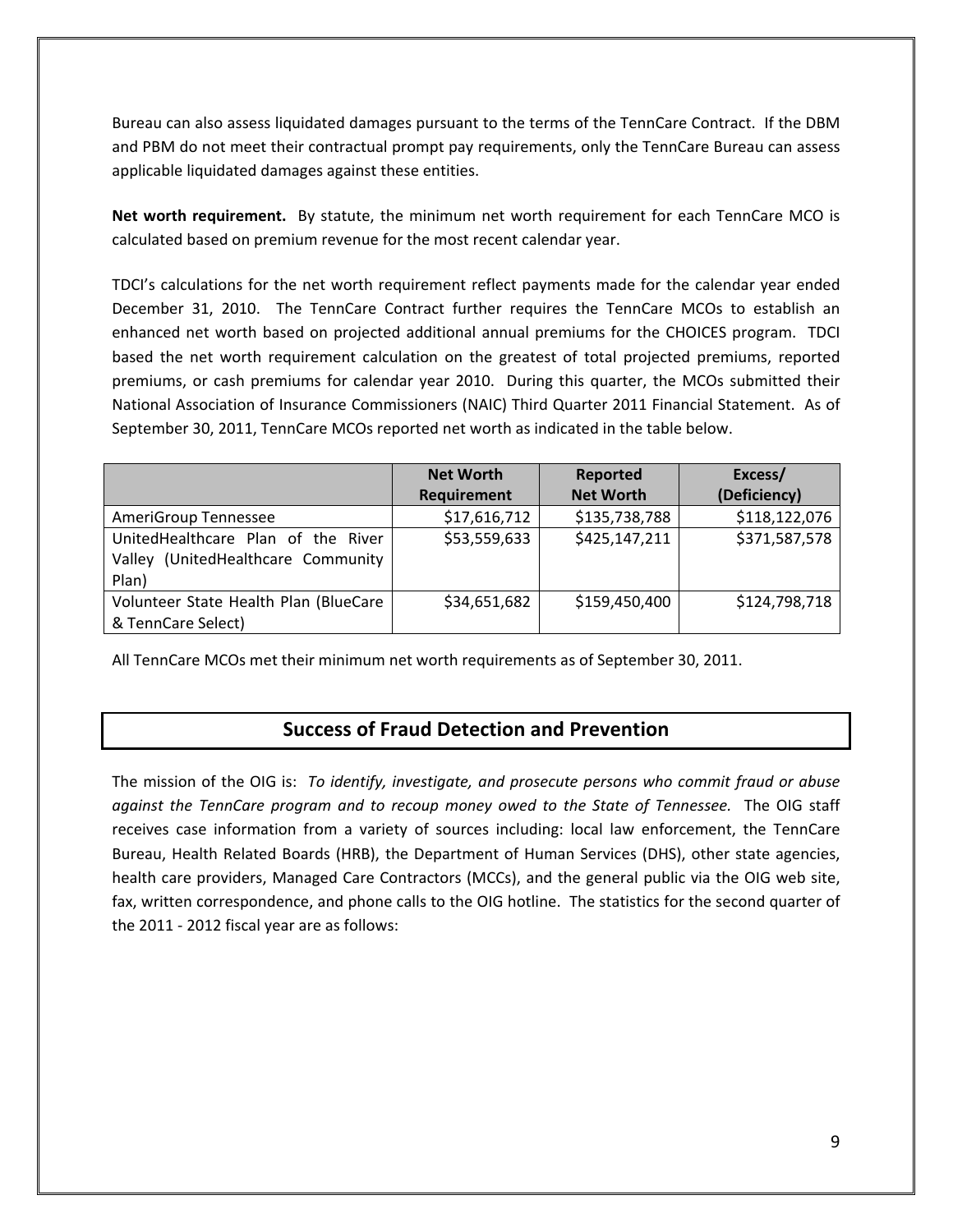#### **Summary of Enrollee Cases**

|                       | Quarter | <b>Grand Total to Date</b><br>(since creation of OIG in July 2004) |
|-----------------------|---------|--------------------------------------------------------------------|
| Cases Received        | 1.483   | 137,155                                                            |
| Abuse Cases Received* | 1.434   | 64.005                                                             |

*\* Abuse cases may be referred to the appropriate Managed Care Organization (MCO), the TennCare Bureau, or DHS for further review/action.*

#### **Court Fines & Costs Imposed**

|                                  | <b>Grand Total to Date (since</b> |
|----------------------------------|-----------------------------------|
|                                  | creation of OIG in July 2004)     |
| <b>Fines</b>                     | \$504,942.00                      |
| <b>Court Costs &amp; Taxes</b>   | \$194,582.90                      |
| <b>Court Ordered Restitution</b> | \$1,837,911.97                    |
| Drug Funds/Forfeitures           | \$418,704.40                      |

The OIG aggressively pursues enrollees who have apparently committed fraud or abuse against the TennCare program. The primary criminal case types are: prescription drug cases (drug diversion, drug seekers, doctor shopping, and forging prescriptions), reporting a false income, access to other insurance when one is enrolled in an "uninsured" category, and ineligible individuals using a TennCare card.

#### **Arrest Categories**

| Category                     | <b>Grand Total to Date (since</b> |
|------------------------------|-----------------------------------|
|                              | creation of OIG in July 2004)     |
| Drug Diversion/Forgery RX    | 485                               |
| Drug Diversion/Sale RX       | 599                               |
| Doctor Shopping              | 201                               |
| Access to Insurance          | 55                                |
| <b>Operation Falcon III</b>  | 32                                |
| <b>Operation Falcon IV</b>   | 16                                |
| False Income                 | 75                                |
| Ineligible Person Using Card | 20                                |
| Living Out Of State          | 19                                |
| <b>Asset Diversion</b>       | 7                                 |
| <b>ID Theft</b>              | 49                                |
| Aiding & Abetting            | 5                                 |
| Failure to Appear in Court   | $\mathfrak z$                     |
| <b>GRAND TOTAL</b>           | 1,565                             |